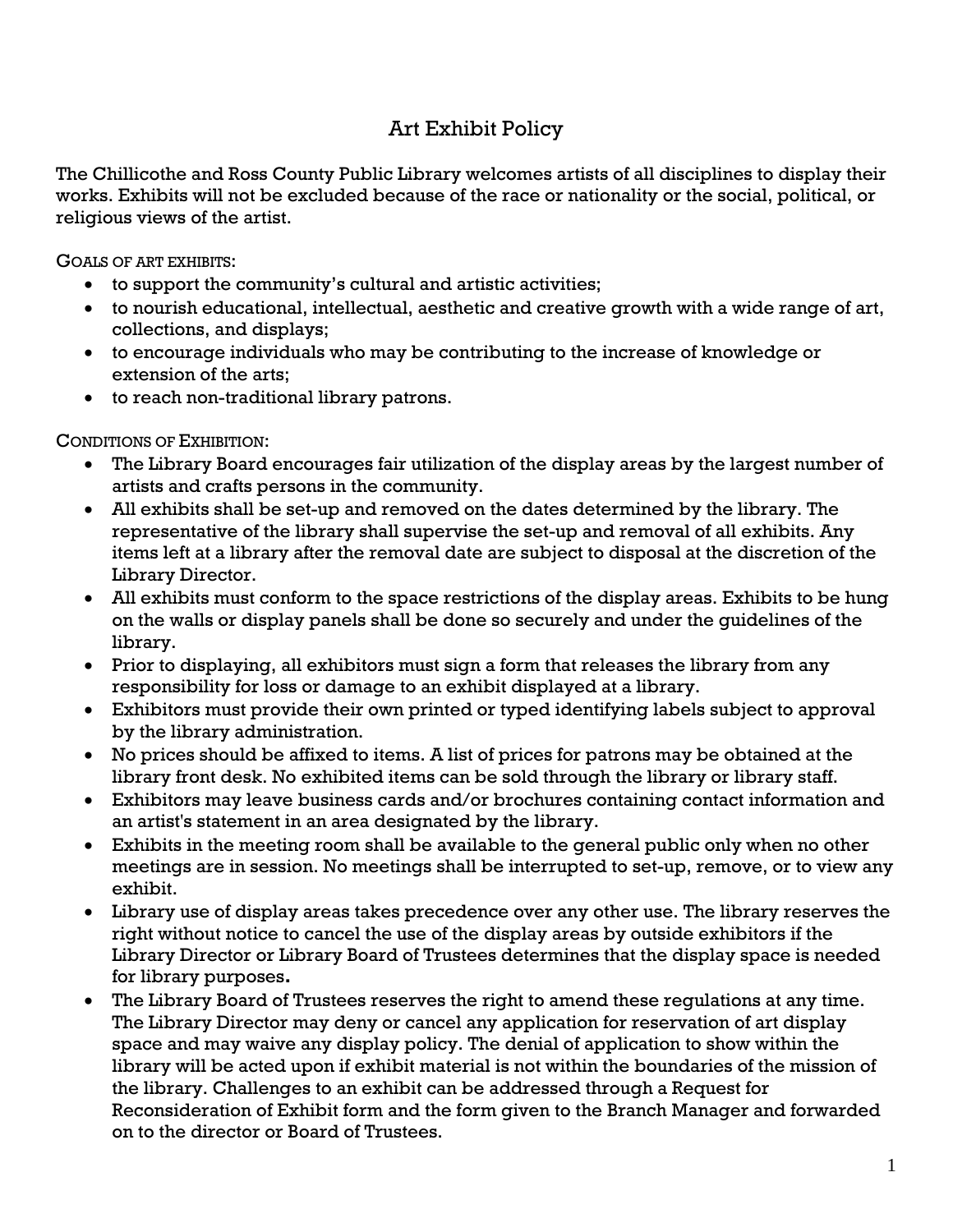#### TYPES OF ART:

**Portable**—works of a scale appropriate for rotation through public spaces belonging to the library system. The placement of portable works may not be stipulated as a condition of a gift or loan.

**Non-portable**—works of a scale larger than would be appropriate for the portable collection and would require a semi-permanent or alternative site.

**Commissioned**—site specific works of art which are commissioned by the library.

#### AREAS AVAILABLE FOR EXHIBITS:

The library system has varying abilities to provide areas for display. The configuration of library display areas are changed from time to time. Exhibit space may be shifted without notice by the Library Director or Branch Manager.

#### EXHIBIT DURATION AND FREQUENCY FOR PORTABLE COLLECTIONS:

Artwork and exhibits that are not owned by the library may be exhibited for up to three months, but for no less than one week. An artist can exhibit in a specific building only once in a two-year period. Artist groups may exhibit once a year if space is available. The library reserves the right, however, to arrange for any artist to display at any time—even if the artist has displayed once in the current two-year time period—and for any duration.

### REVIEW PROCESS FOR PORTABLE DISPLAYS:

Exhibitor should meet with the designated Exhibit Coordinator and bring examples of work or a disc of work to be exhibited for review. Exhibitor will receive written information about the display procedure at the library. If the artist has identified a specific site different than previously designated for the placement of art, an explanation and information about the site and the work of art in relation to the site should also be included in these materials. For non-portable and permanent or long-term loans, the Director will make the final decision*.*

- 1. Review: the library or its designated representative(s) will review the request and a facsimile of the work(s) and may ask to see the actual art if it wishes. If the work of art is accepted, a recommendation should be made as to the provisions for future maintenance needs.
- 2. Installation readiness*:* in order to be displayed in the library, works of art should be properly prepared for installation. Two-dimensional works should be framed and threedimensional works must have a pedestal or appropriate hanging apparatus or be appropriately designed to sit directly on the floor without posing a safety hazard.

Provisions for installation and future maintenance of gifts and permanent work(s): the library will evaluate the cost of the installation and future maintenance needed before the acceptance of the work(s). The artist will provide the library with detailed maintenance instructions for the art.

Permanent gifts and donations must be accepted by resolution of the Library Board of Trustees.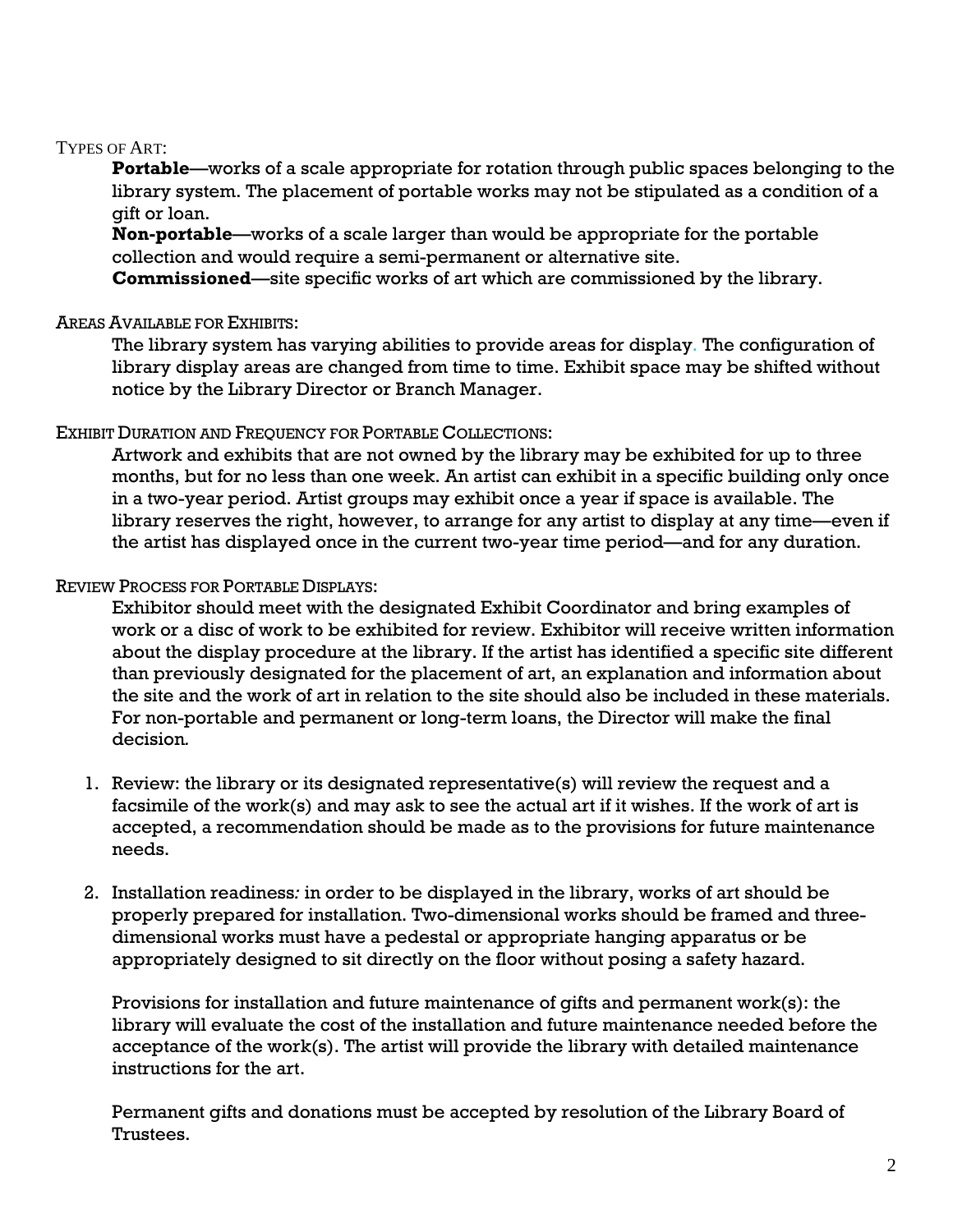SELECTION CRITERIA FOR NON-PORTABLE AND COMMISSIONED WORKS:

**Artistic Excellence***—*accepted works of art shall be of exceptional quality and enduring value as judged according to the review process detailed below.

**Appropriateness to Site**—relationship of the artwork to the site shall be considered in respect to the social, cultural, historical and physical context of the site, either existing or planned.

**Selection Process—**in some cases, it may be necessary to select an artist(s) who may then submit a proposal for artwork.

## **COMMISSIONED WORKS OF ART:**

It is preferable for commissioned works to go through a two-phase process: a selection of artists who are capable of carrying out the commission; and, selection of a design.

1. Selection of artist(s): an artist is considered to be a practitioner in the visual arts, generally recognized by critics and peers as a professional of serious intent and of recognized ability who produces works of art. Any of the following methods of selecting an artist(s) are possible, although they are not exclusive:

- Open competition: a request for proposal is widely distributed inviting artists to submit resumes, slides and a short proposal. A jury of art professionals and educators, and at least one Library Board member, will select finalists. When the selection is narrowed to a few finalists, it is desirable to ask the artists to produce models or working drawings specifically address suggested materials, construction of the artwork and placement at the site. A final decision is made after review of the models and drawings, which specifically address suggested material, construction of the artwork and placement at the site.
- Invitation: one or more artists are invited to submit slides and/or proposals. If finalists are chosen, it is desirable to ask them to produce models or working drawings, which specifically address suggested material, construction of the artwork and placement at the site.
- Direct Purchase: a completed work of art is selected for the site.

2. Selection of a design: designs submitted by selected artists will be reviewed in accordance with the review process detailed above.